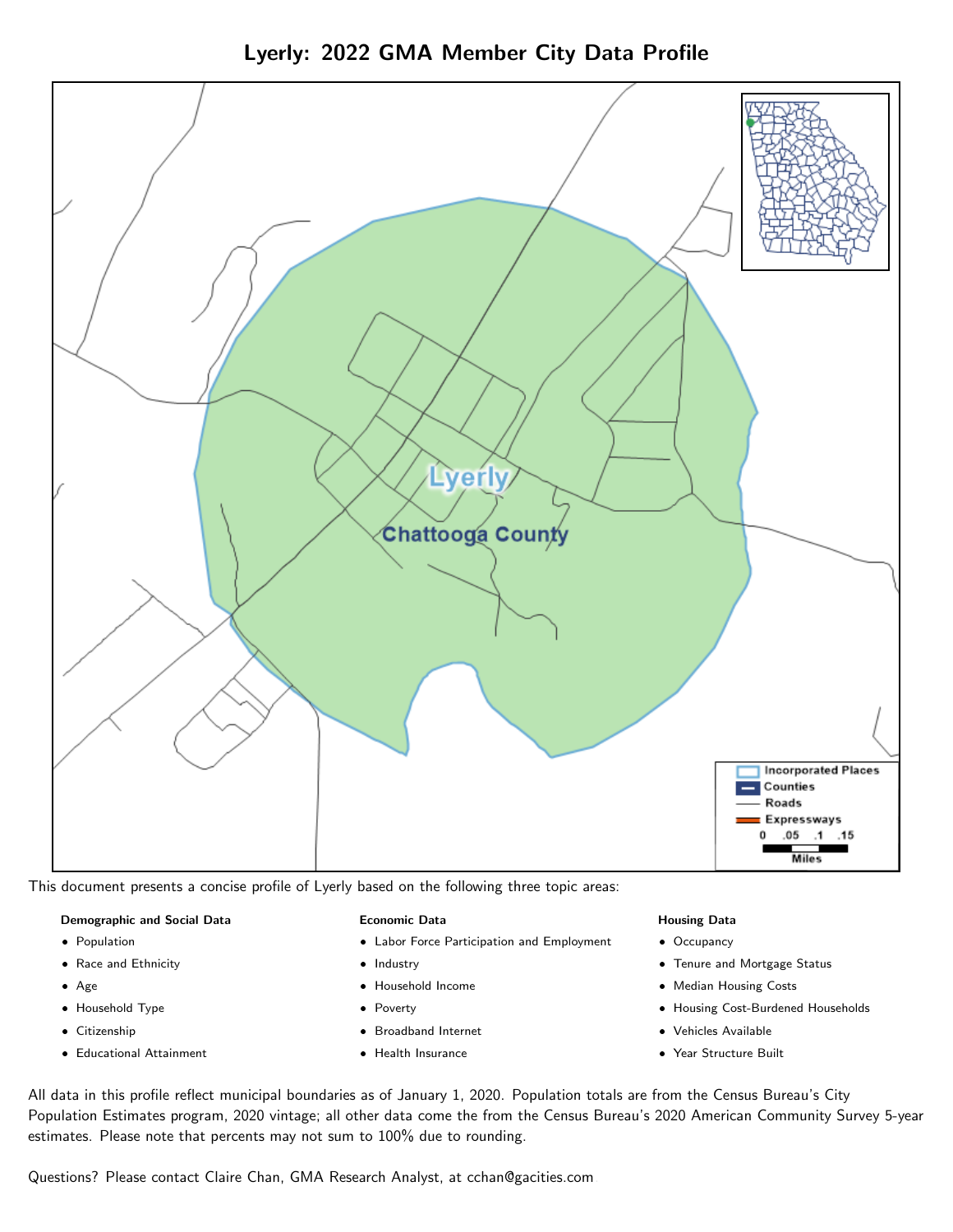# Lyerly: Demographic and Social



0% 2% 4% 6% 8% Male **Female** 8% 6% 4% 2% 85 and over 80-84 75-79 70-74 65-69 60-64 55-59 50-54 45-49 40-44 35-39 30-34 25-29 20-24 15-19  $10-14$ 5-9 Under 5

# Native Born 100%

### Race and Ethnicity



Source: U.S. Census Bureau, City Population Estimates, 2020 vintage Source: American Community Survey, 2020 5-year estimates, table B03002

### Household Type



Source: American Community Survey, 2020 5-year estimates, table B01001 Source: American Community Survey, 2020 5-year estimates, table B11001

### Educational Attainment



Source: American Community Survey, 2020 5-year estimates, table B05002 Source: American Community Survey, 2020 5-year estimates, table B15002



### **Citizenship**

Age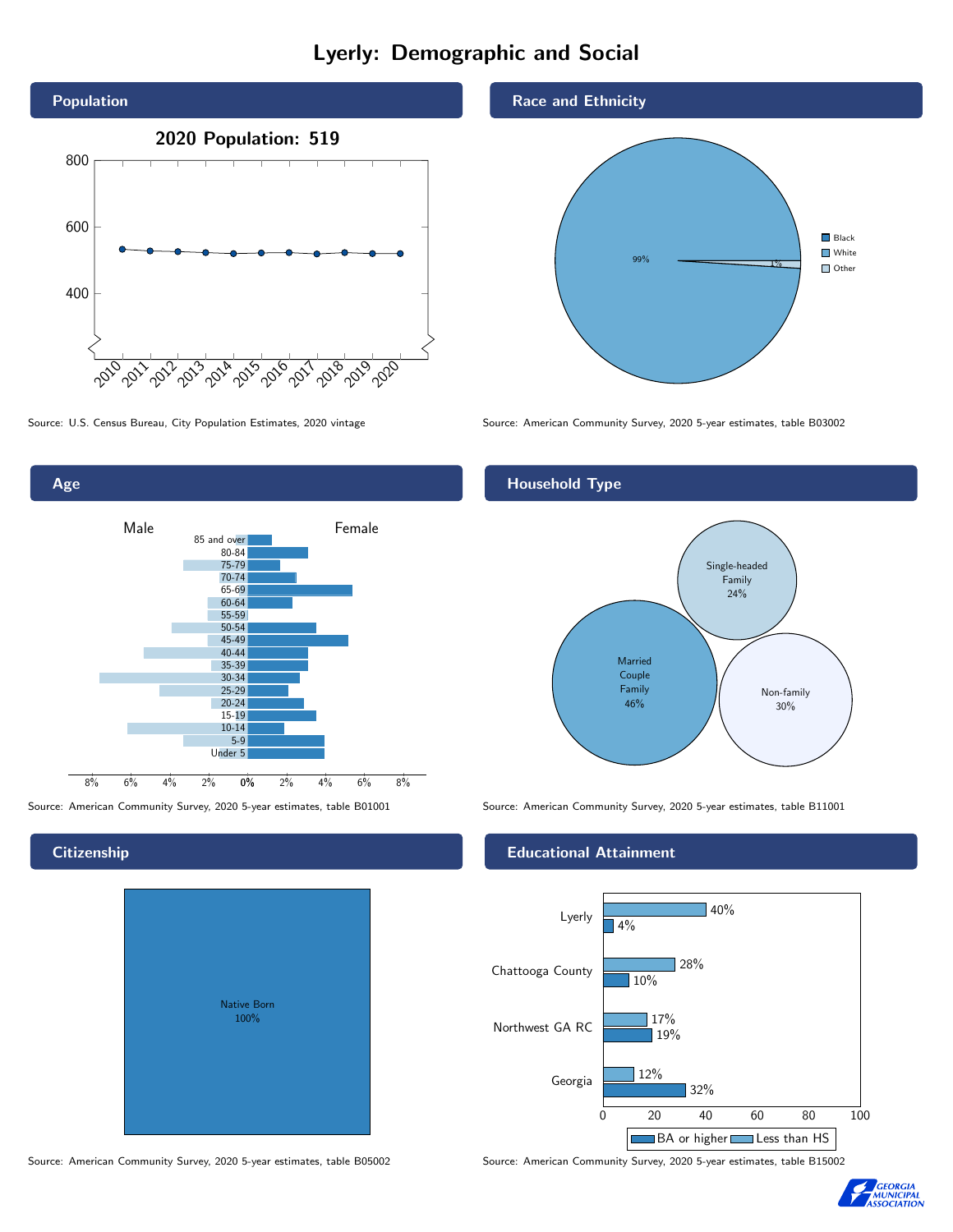# Lyerly: Economic



Source: American Community Survey, 2020 5-year estimates, table B23001 Note: Unemployment rate is based upon the civilian labor force.



Source: American Community Survey, 2020 5-year estimates, tables B19013 and B19025 Source: American Community Survey, 2020 5-year estimates, table B17010



### Source: American Community Survey, 2020 5-year estimates, table B28002 Source: American Community Survey, 2020 5-year estimates, table B18135

### Industry

| Agriculture, forestry, fishing and hunting, and mining      | 2%    |
|-------------------------------------------------------------|-------|
| Construction                                                | 4%    |
| Manufacturing                                               | 35%   |
| <b>Wholesale Trade</b>                                      | $1\%$ |
| Retail Trade                                                | 7%    |
| Transportation and warehousing, and utilities               | $4\%$ |
| Information                                                 | $0\%$ |
| Finance and insurance, real estate, rental, leasing         | 2%    |
| Professional, scientific, mgt, administrative, waste mgt    | 3%    |
| Educational services, and health care and social assistance | 31%   |
| Arts, entertainment, recreation, accommodation, food        | 8%    |
| service                                                     |       |
| Other services, except public administration                | $0\%$ |
| Public administration                                       | 3%    |

Source: American Community Survey, 2020 5-year estimates, table C24030

### Poverty



### Health Insurance